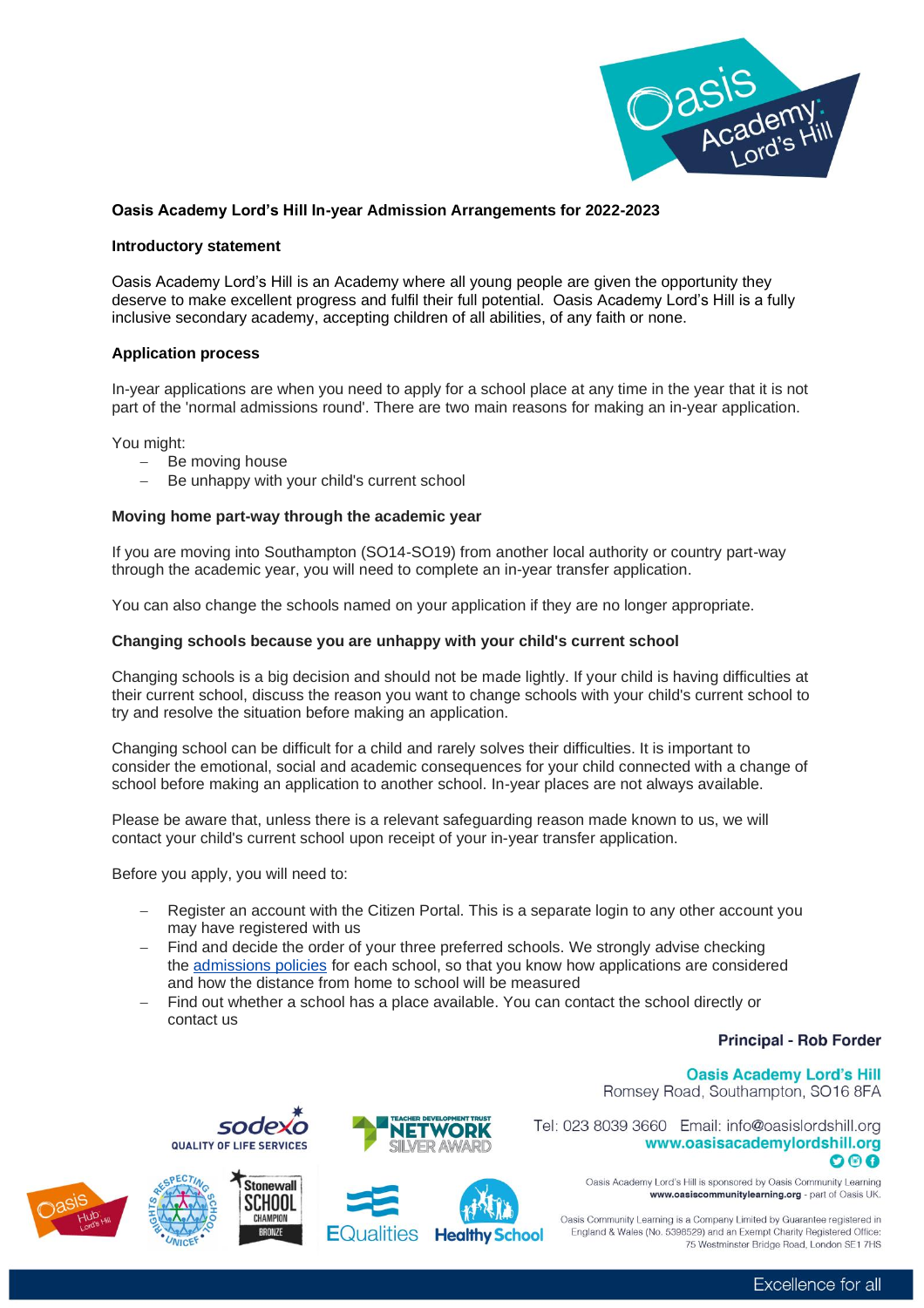#### Additional [supporting information](https://www.southampton.gov.uk/schools-learning/find-school/apply-school/supporting-information.aspx) is required if you are:

- − Applying to a faith school under the faith criteria
- − Applying to a particular school for a significant medical or psychological reason
- − Active members of the Church of England and require a Church of England controlled school

### **Changing schools**

In-year applications are when you need to apply for a school place at any time in the year that it is not part of the 'normal admissions round'. There are three main reasons for making an in-year application.

### **Make an In Year Application**

[Citizen Portal guidance](https://www.southampton.gov.uk/schools-learning/find-school/apply-school/application-help/default.aspx) is available to use when applying.

If your child has an Education, Health and Care Plan, you will need to [contact the special educational](https://www.southampton.gov.uk/contact-us/main-council-services/school-admissions-contact.aspx)  [needs team.](https://www.southampton.gov.uk/contact-us/main-council-services/school-admissions-contact.aspx)

If you only intend to apply to an independent or private school, [contact the school admissions team.](https://my.southampton.gov.uk/service/General_enquiries?service=School%20admissions%20and%20applications)

**Important:** Under no circumstances should you withdraw your child's place from their current school before an alternative school place has been allocated.

### **Fair Access Protocol**

Some in-year transfer applications take slightly longer to process if they need to be considered alongside the Fair Access Protocol. The admissions team will inform you if your child's case will be considered under the protocol.

We welcome initial enquiries from parents and careers who would like information regarding admission to the Academy in-year, and our waiting lists.

In the first instance, please contact our office regarding admissions by calling 02380 393660 or emailing [info@oasislordshill.org](mailto:info@oasislordshill.org) to contact out admissions officer. Alternatively please call us on the above number between the hours of 08:00 – 16:00.

Arrangements for applications for places are administered by Southampton City Council, who you can contact by reference to the Southampton City Council website

<https://www.southampton.gov.uk/schools-learning/find-school/apply-school/in-year-transfer.aspx>

### **Waiting lists**

As the academic year has now begun, it may be that you will need to join Oasis Academy Lord's Hill's waiting list. Where places become vacant they will be allocated to children on the waiting list in accordance with the oversubscription criteria.

The waiting list for Oasis Academy Lord's Hill is held and maintained by Southampton City Council

For more information on the waiting list, please visit Southampton City Council website <https://www.southampton.gov.uk/schools-learning/find-school/apply-school/>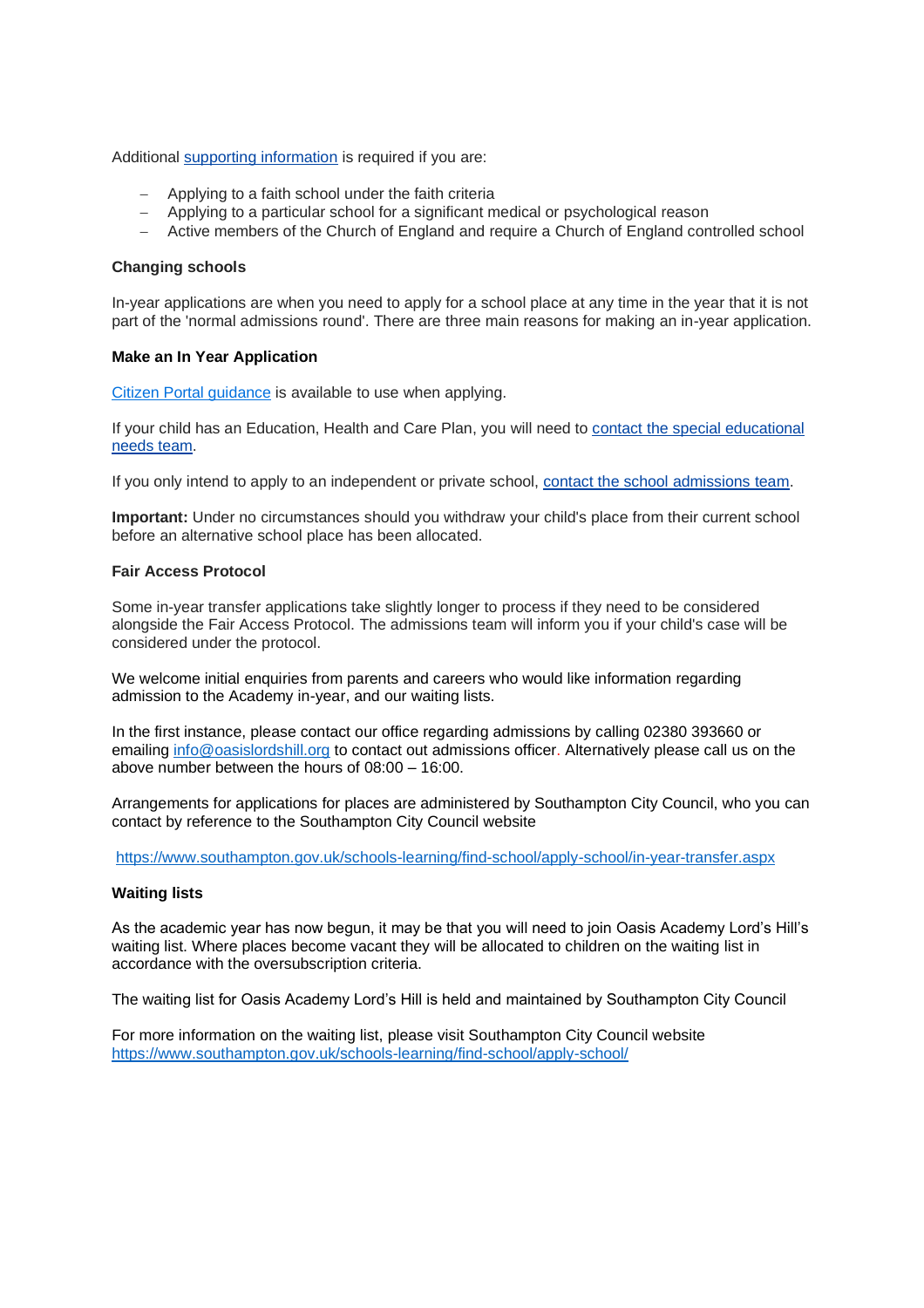When the school is oversubscribed, after the admission of students with an Education, Health and Care plan or a Statement of Special Educational Needs naming the school, priority for admission will be given to those children who meet the criteria set out below, in priority order:

1. Looked after children and all previously looked after children and immediately after being looked after became subject to adoption, a child arrangements order, or special guardianship order. This includes those children who appear to Oasis Community Learning to have been in state care outside of England and ceased to be in state care as a result of being adopted. Previously looked after children are children who were looked after but ceased to be so because they were adopted (or became subject to a child arrangements order or special guardianship order).

2. Children who have satisfied the Academy or nominated panel that there are appropriate medical or social care grounds. Applications will only be considered under this criterion when supported by a written statement from a doctor, psychologist or social worker that demonstrates a very specific connection between the child's medical or social need and the school.

3. Siblings of students who will be on roll at the Academy on the date when the applicant would be admitted. For these purposes, a sibling is defined as a full, half, adopted, fostered or step-brother or sister, living permanently within the same household. The Academy reserves the right to ask for proof of relationship after an offer is made.

4. Admission of students on the basis of proximity to the Academy using straight line measurement from the main entrance of the Academy to the main entrance of the child's home. Places are allocated on a geographical basis to children who live nearest to the Academy. The distance used to determine how close the child lives to the Academy will be the direct line measurement from the front door of the permanent home address to the main entrance to the Academy site. The child's permanent home address is where he or she normally lives and sleeps and goes to school from. Proof of residence – such as a council tax bill or utility bill – can be requested at any time throughout the admissions process. If false or misleading information is used to gain entry to the Academy, the offer of a place may be withdrawn.

### **Education outside of normal age groups**

Before making a decision to educate your child out of normal age group, please ensure you have read our [education outside normal age group guidance.](https://www.southampton.gov.uk/Images/Guidance-on-education-outside-normal-age-group_tcm63-398303.pdf)

For both deceleration and acceleration, you must complete an Education Outside Normal Age Group request form. Each request will be decided on its merits by the individual admission authority of the school concerned - this will either be the Local Authority or the Academy Trust. You will be notified of the outcome of your request in writing. If you would like to discuss this further, please [contact the](https://my.southampton.gov.uk/service/General_enquiries?service=School%20admissions%20and%20applications)  [school admissions team.](https://my.southampton.gov.uk/service/General_enquiries?service=School%20admissions%20and%20applications)

### **Please note:**

If your request for education outside normal age group is agreed, this **is not a guarantee of a place at your preferred school**. Your application will be considered along with the other applications made for children in the correct age group for that year, and places will be offered strictly according to the admission criteria for the school. If the school to which you apply is unable to offer a place to a child outside their normal age group, the Local Authority, or any other admission authority, are under no obligation to agree admission to a year group outside the normal age group.

When such a request is made, the Academy Trust will make a decision on the basis of the circumstances of the case and in the best interests of the child concerned, taking into account the views of the Principal and any supporting evidence provided by the parent.

In the first instance, please contact Miss Keri Jenkins, PA to the Principal.